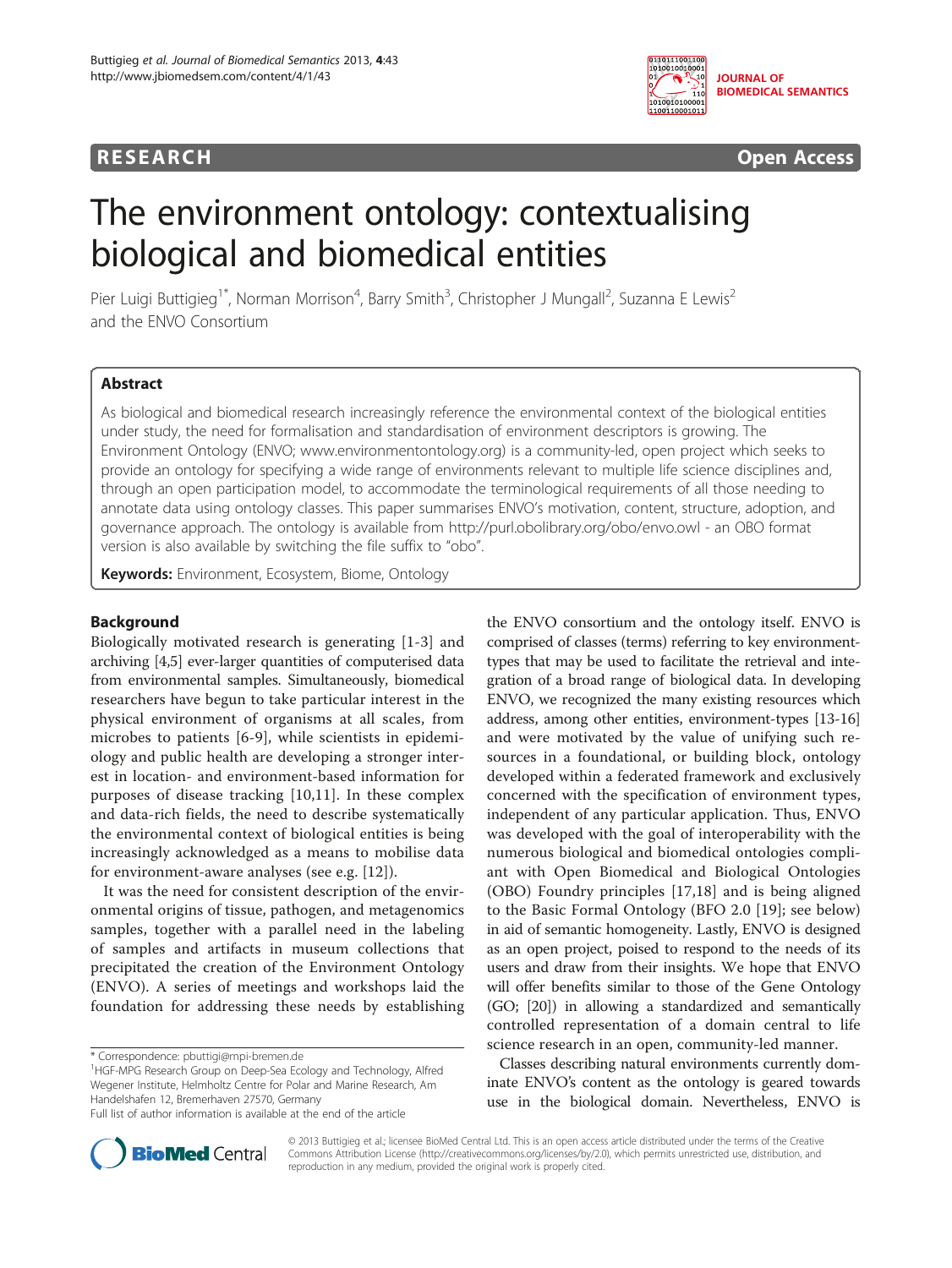suitable for the annotation of any record that has an environmental component. For example, one may use ENVO classes to provide information on the environment of remote sensing devices or of photographic image content. Indeed, classes corresponding to man-made objects, for example hypodermic needle [ENVO\_02000000]<sup>a</sup>, umbrella [ENVO<sub>\_</sub> 02000052], or *terrarium* [ENVO\_00000349], are included in the ontology. Further, ENVO offers terminology resources both for specialists and for non-experts, a feature particularly useful in scenarios where citizen scientists and volunteers are involved in sampling or observational campaigns (for example as described in [[21](#page-7-0)]).

In this paper, we briefly describe ENVO's current content, structure, adoption, and governance model in order to orient potential users and contributors. Readers should be aware that ENVO is a living ontology shaped by multiple contributors and thus subject to change. However, the ontology is under version control in a Google Code repository [[22](#page-7-0)] and historical changes are fully tracked. More information is present in the Downloads section, below.

# Results and discussion

In what follows, ontology classes (or synonymously, 'terms'), written in italics, are taken from ENVO unless otherwise marked through the provision of an appropriate namespace, as in 'PATO:cellular motility'. The namespace and unique identifier of each term's OBO Foundry Uniform Resource Identifier, e.g. 'ENVO\_00002297' for environmental feature, will be included on first mention of any class. Full URIs are of the form: [http://purl.obolibrary.](http://purl.obolibrary.org/obo/ENVO_00002297) [org/obo/ENVO\\_00002297](http://purl.obolibrary.org/obo/ENVO_00002297), and are resolved to OWL as well as to human-readable web pages.

# Semantics of environment terms

While all biologists have an intuitive understanding of what is meant by 'environment', a rigorous definition of this class is non-trivial (see e.g. [[23,24\]](#page-7-0)). For example, when taken simply as the "surrounding space" of an entity, the causal relevance of an environment to that entity as well as its boundaries are unclear. Consider a population of humans in Biosphere 2 [\[25,26\]](#page-7-0). While it is surrounded by the Santa Catalina Mountains (AZ, USA), many environmental factors of this region have little relevance to this population's biology and behaviour. The ecosystems within Biosphere 2, however, are of greater causal relevance and thus more appropriately identified as the population's environments. Further, confusion often arises when attempting to distinguish an environment from a habitat or niche: the environment an organism was observed in or isolated from may have little to do with its habitat or its niche, as described, for example, in [[27\]](#page-7-0).

In an effort to clarify these concepts, work has been done to align ENVO's four top-level classes to classes from the Basic Formal Ontology (BFO; [[19](#page-7-0)]), an upperlevel ontology that provides a semantic foundation for a wide range of domain ontologies<sup>b</sup>. Through this exercise, a new subclass of BFO:material entity [BFO\_0000040], system, has been proposed to describe causally integrated yet multi-component entities such as environments. We propose that an environment (synonymous with an environmental system [ENVO\_01000254]) is a certain sort of system which has the disposition to environ, that is to contain within its BFO:site [BFO\_0000029] and causally integrate, some BFO:material entity. Examples of environments range from rainforests to gut lumens to the interiors of virally infected cells. As described below, the subclasses of environmental system will reference environment-types familiar to most biologists.

ENVO's biome [ENVO\_00000428] and habitat [ENVO\_ 00002036] classes are subclasses of environmental system. The *biome* class represents environmental systems to which resident ecological communities have evolved adaptations. Thus, a *biome* may be thought of as a community-centric ecosystem, whose extent is defined by the presence of the communities adapted to it. This requires that a biome possesses a degree of spatial and temporal stability that has allowed at least some of its constituent communities to adapt. Classes such as tundra biome [ENVO\_01000180] and coniferous forest biome [ENVO\_01000196] are included in ENVO. Currently, the biome branch of the ontology makes no commitment to a specific spatial or temporal scale. While biomes are community-centric, ENVO treats habitats in a population-centric manner: habitats refer to environmental systems which include those components needed to allow the survival and growth of a specific ecological population. Our objective is to differentiate between habitats and other environment types following considerations such as those in [\[18\]](#page-7-0). The subclasses of ENVO's habitat class are currently under review.

The environment-types described above are useful in ecological settings; however, environments are often described by referencing a single entity that has a strong causal influence on its surrounding space. For example, a coral reef environment is determined by the presence and influence of a *coral reef* [ENVO\_00000150]. Similarly, the human gut environment is determined by the human gut. Removal of either the coral reef or the human gut would cause the associated environmental system to collapse. Environmental systems of this kind make no specific reference to ecological communities or populations (as do biomes and habitats resp.), but to some central, supporting 'feature'. Entities that act in this way as the causal 'hubs' or supports of a given environmental system are referenced by classes in ENVO's top-level environmental feature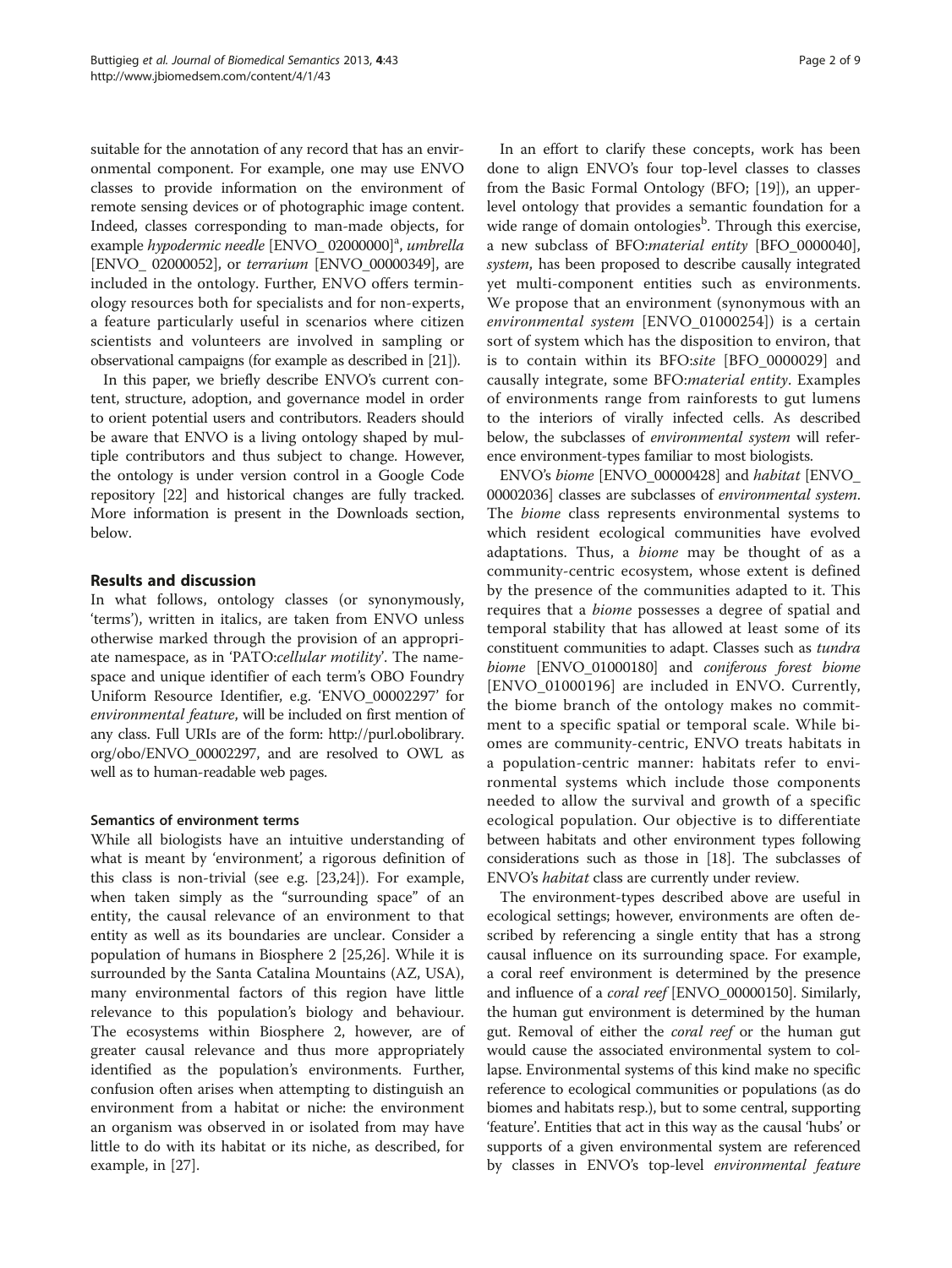[ENVO\_00002297] hierarchy. For example, the environmental feature seamount [ENVO\_00000264] would support a seamount environment, i.e. an environmental system which is supported by, and whose properties are determined by, the presence of a seamount. Currently, ENVO only includes classes for environmental features and not the environmental systems associated with them. Work to arrive at a formal definition of environmental feature is ongoing. Current considerations are focused on differentiating the environmental feature class from the BFO: material entity class by defining a BFO:role [BFO\_0000023] which declares the environment-supporting nature of a environmental feature.

In contrast to the classes above, which identify countable entities, the subclasses of the top-level environmental material [ENVO\_00010483] class refer to masses, volumes, or other portions of some medium included in an environmental system (for a full discussion of 'medium' see: [[28](#page-7-0)]). A portion of environmental material is understood to be more complex and variable in composition than a simple collection of material entities (e.g. a collection of silicate particles). For example, the environmental material soil [ENVO\_00001998] typically contains aggregates of fine rock particles, sand grains, clay particles, silt particles, communities of animals, plants, fungi and microbes, small parts of organisms, organic matter, water inclusions, and airspaces. As is the case with environmental feature, work on the definition of this class is ongoing. This class is likely to be defined as a subclass of BFO:fiat object [BFO\_0000024] which forms the medium or part of the medium an environmental system.

Lastly, ENVO includes the top-level class, environmental condition [ENVO\_01000203]. Subclasses of environmental condition define specific ranges of determinate qualities (e.g. a temperature range of  $20 - 37$ °C, a solar irradiation range of 426  $W/m^2$  - 773  $W/m^2$ ) or combination of qualities that are present in an environmental system. These may be used as differentiae with biome, environmental feature, or environmental material classes as genera. For example, the class subtropical broadleaf forest biome [ENVO\_01000201], includes the differentia has\_condition subtropical [ENVO\_01000205] (Figure 1). Note that subclasses of environmental condition such as tropical, tem*perate* [ENVO\_01000206], and *polar* [ENVO\_01000238] are intended to reflect qualities such as the degree of solar irradiation received by an environment rather than reference geographic regions. A complete definition of these classes has yet to be finalised and will be derived from BFO:quality [BFO\_0000019].

Where possible, the semantics of ENVO classes are established using references to classes in other, related ontologies. For example, the environmental material class xylene contaminated soil [ENVO\_00002146] has a genus-differentia definition with the genus contaminated



soil [ENVO\_00002116] and differentia: has increased levels\_of CHEBI:xylene [CHEBI\_27338].

We acknowledge that our treatment of terms such as biome and habitat may cause debate and we welcome criticism and suggestions for revision. One of ENVO's central goals is to standardise the often loose usage of such terms across numerous domains, including not only ecology and environmental biology but also multiple other geospatial sciences. The current top-level classes represent an attempt to create such an initial standardization and to present it for community review with the goal of achieving wider consensus. In the interim, measures to map different usages to the appropriate ENVO class by making extensive use of synonyms are being developed.

#### Architecture and growth

In this section, ENVO's biome, environmental feature, and environmental material hierarchies – which are the ontology's most developed branches and are of primary interest to annotators – are briefly described.

ENVO's biome hierarchy currently recognizes two immediate subclasses: terrestrial biome [ENVO\_00000446] and aquatic biome [ENVO\_00002030]. Most subclasses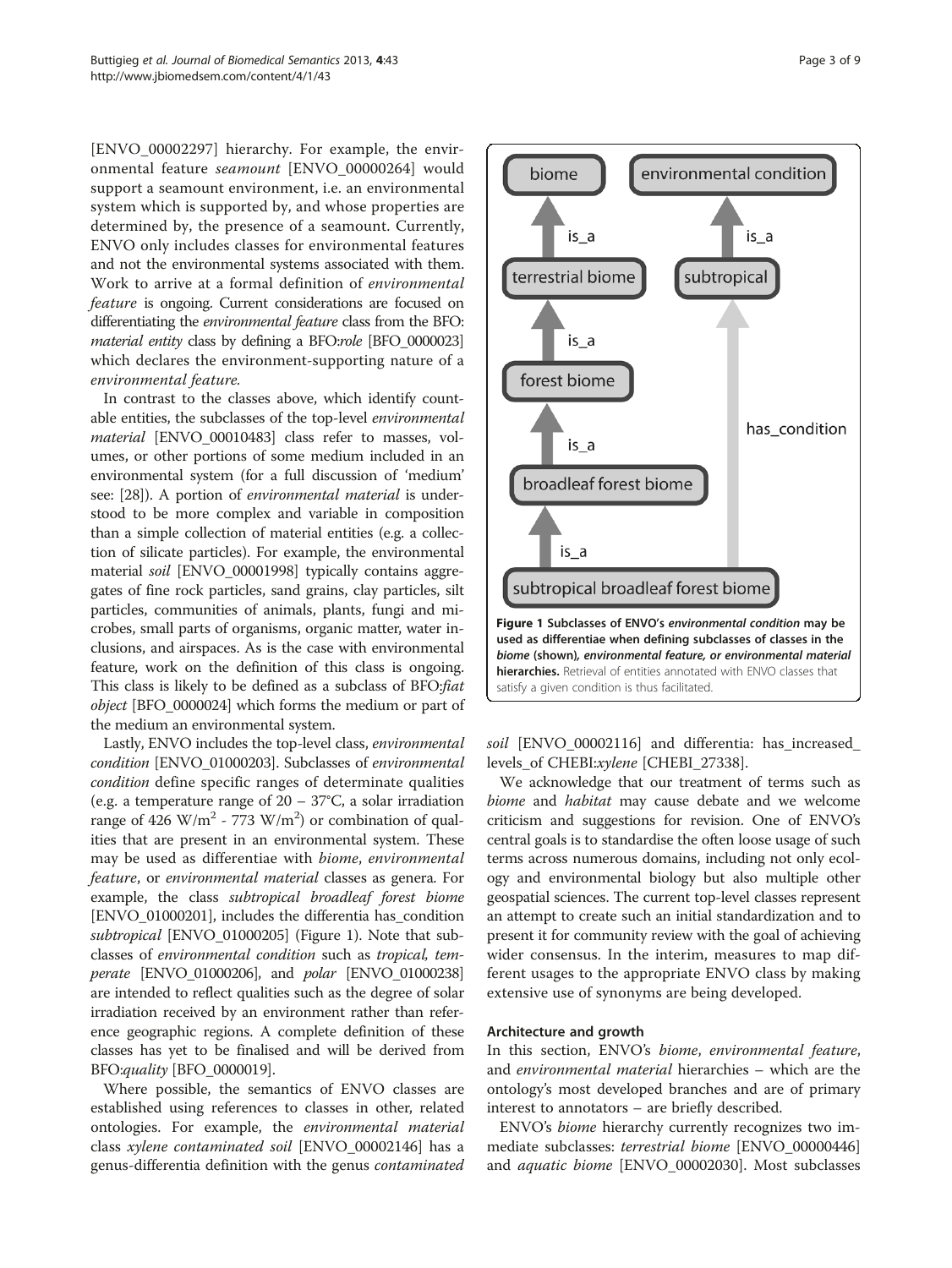of terrestrial biome have been adapted from the list of terrestrial "major habitat types" defined by the World Wide Fund for Nature (WWF; [http://worldwildlife.org/](http://worldwildlife.org/biomes/) [biomes/](http://worldwildlife.org/biomes/); [[29](#page-7-0)]). However, the anthropogenic terrestrial biome [ENVO\_01000219] branch of the ontology is being gradually extended with classes adapted from the classification of Ellis et al. [\[30](#page-7-0),[31\]](#page-7-0). The aquatic biome class has two subclasses, namely the marine biome [ENVO\_00000447] and freshwater biome [ENVO\_ 00000873] classes. The former hierarchy has been developed in some detail with input from marine scientists and includes classes representing depth-dependent layers of the oceans and seas as well as biomes associated with geographic entities (e.g. epeiric sea biome [ENVO 01000045]). The *freshwater biome* branch is in a considerably less developed state and includes subclasses adapted from the WWF's freshwater ecosystem classification. Classes such as Small river biome [ENVO:00000890] and Large river biome [ENVO:00000887], which are of ambiguous and relative scale, are in need of curation or replacement.

ENVO's environmental feature hierarchy comprises subbranches addressing a number of spatial scales (Figure 2). Firstly, the geographic feature [ENVO\_00000000] subclass contains subclasses that have been adapted from geographic surveys (e.g. those of the BGS and USGS). The current subclasses of geographic feature include hydrographic feature [ENVO\_00000012], physiographic feature [ENVO\_00000191], and anthropogenic geographic feature [ENVO\_00000002] To promote interoperability with established geographic resources, many of ENVO's geographic feature classes have synonyms which reference terms in geographic resources such as the USGS vocabularies, Alexandria Digital Library's [\[32](#page-7-0)] Feature Type Thesaurus (FTT; [\[33\]](#page-7-0)), the GeoNames geographical database's [\[34](#page-7-0)] feature classes, and SWEET's earthrealm ontologies [\[13\]](#page-7-0). The provenance of these synonyms is defined and cross-references to these terms will be added during curation of ENVO's classes. Aside from geographic features, features that are of smaller spatial scale, such as carcasses and fomites, are included as subclasses of mesoscopic physical object [ENVO\_00002004]. Lastly, two subclasses of environmental feature, marine feature [ENVO\_01000031] and organic feature [ENVO\_01000159], are also present to temporarily accommodate user requests. As described below, these will be curated and redistributed among the appropriate geographic or mesoscopic classes in due course.

ENVO's environmental material hierarchy has less depth relative to those of biome and environmental feature. Broad subclasses such as soil, water [ENVO\_00002006], and sediment [ENVO\_00002007] are subdivided either by using well-known schemes (e.g. the United Nations Food and Agriculture Organization soil classification) or by referencing commonly used terms in the relevant domain following expert engagement.

Across ENVO's hierarchies, lower-level branches grow primarily on the basis of requests from users and engagement with experts. The latter sometimes result in capture of large numbers of new classes from specific areas as branches expand quickly to accommodate community needs. Requests for new ontology classes are managed through the ENVO issue tracker [[35](#page-7-0)]. After initial incorporation of new terms, branches may be restructured while textual and logical definitions are added or improved by curators.

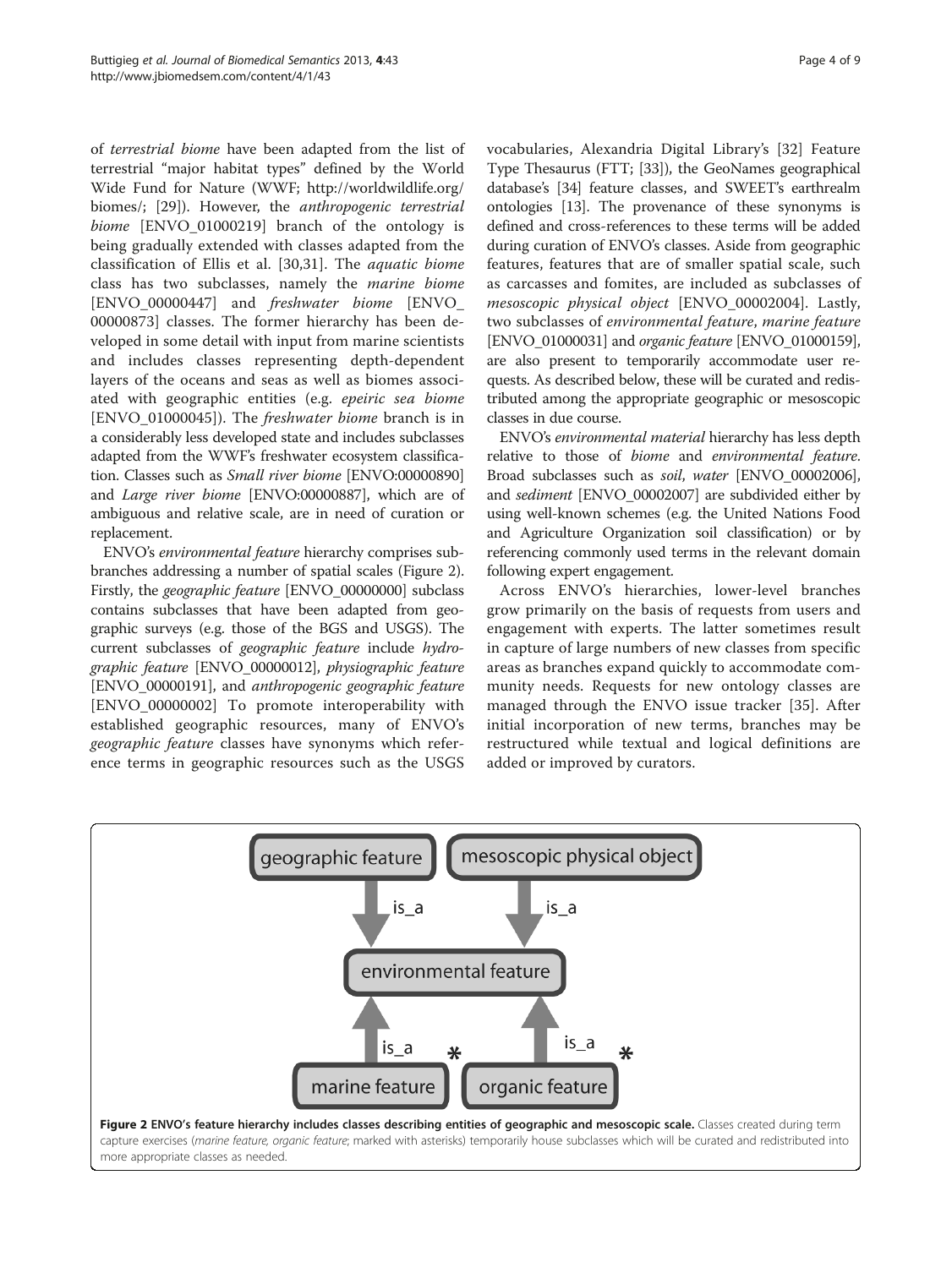#### A brief annotation guide

The impact of ENVO will strongly depend upon the accurate use of the ontology during annotation, for example in the description of biological samples. Three of ENVO's top-level classes – biome, environmental feature, and environmental material – allow for the non-redundant description of environments of a wide range of different sorts along three complementary dimensions. While it is possible to use a single class from any one of these hierarchies for annotation, a tripartite annotation will provide a more informative description. The examples below illustrate a recommended form for ENVO annotations.

As a first example, consider a killer whale (Orcinus orca) observed feeding near a subtidal rocky reef. One appropriate description would include three classes:

neritic epipelagic zone biome [ENVO\_01000042] marine subtidal rocky reef [ENVO\_01000150] coastal water [ENVO\_00002150]

from the biome, environmental feature, and environmental *material* hierarchies, respectively. Each class represents the surroundings of the entity of interest at a progressively more local scale, thereby offering complementary perspectives on the whale's environment. While it may be argued that some classes are redundant (e.g. coastal water and neritic epipelagic zone biome), consider a killer whale swimming through contaminated water [ENVO\_00002186], brackish water [ENVO\_00002019], or eutrophic water [ENVO\_00002224]. An explicit annotation of this sort offers the opportunity to compare observations of, e.g., whale ethology in different water types with fewer unexpressed assumptions and thus greater confidence.

To further illustrate the utility of multiple descriptors, consider the fruiting bodies of the Rogue mushroom (Psathyrella aquatica; [\[36](#page-7-0)]), which is the only mushroom species known to fruit underwater. Fruiting bodies were observed in the Rogue River (located in the Cascades ecoregion) in well-oxygenated and flowing river water, primarily on or near decaying wood (D. Southworth, R. Coffan, pers. comm., June 2010). A useful annotation for this case would include the ENVO classes Small river biome [ENVO\_00000890] and temperate coniferous forest biome [ENVO\_01000211]; the environmental feature, river bed [ENVO\_00000384]; and the environmental material classes, fresh water [ENVO\_00002011] and wood [ENVO\_ 00002040]. This organism is an example of an entity appropriately described with multiple classes from ENVO's hierarchies. If annotators are limited to one class from each hierarchy, they should select the class that captures that biome, environmental feature, or environmental material most causally relevant to the entity in question and that is the most specific available.

Currently, no formal relations between an entity of interest and the ENVO classes used to describe its environment are defined. These relations are necessary for semantically meaningful annotation and will be developed in the near future. Current considerations are described below. With respect to ENVO's *biome* class, we will include a relation specializing BFO:part of [BFO\_0000050] that is intended to indicate that the entity is strongly associated with a given biome class. For example, a conifer may stand in this relation to a coniferous forest biome. We shall also add a causally weaker relation derived from RO: located in [RO\_0001025]. Continuing the example above, a day hiker may stand in this relation to a given coniferous forest biome. Relations between an entity of interest and subclasses of *environmental feature* are less straightforward; however, they are likely to reflect the degree to which the environment of an entity of interest is causally influenced by a given environmental feature. Finally, relations to environmental material will likely include subrelations of RO:surrounded by [RO\_0002219] such as "ventrally surrounded by" and "dorsally surrounded by" to capture, for example, the relations between a duck, water, and air. Some of these relations may come from the biological spatial ontology (BSPO; Dahdul et al., this issue). Relations pertaining to the environmental condition and habitat classes will be considered once these classes are better defined. Developments will be announced on the ENVO website [[37\]](#page-7-0).

#### Adoption and use

ENVO has been adopted by or used in several projects. We describe a few examples below. A more complete list may be found on the ENVO website [\[38\]](#page-7-0).

The omics community has been an early-adopter of ENVO, which is a recommended ontology in the core component of the Minimal Information about any (x) Sequence (MIxS) specification [\[39\]](#page-7-0), a project of the Genomic Standards Consortium (GSC; [[40](#page-7-0)]). MIxScompliant sequence submissions to the International Nucleotide Sequence Database Collaboration (INSDC) will include one class from each of ENVO's primary hierarchies. Retroactive annotation of genomic data has also been performed. For example, the Marine Ecological GenomiX portal (Megx.net; [\[41](#page-7-0)]) offers a manual annotation of a portion of the genome collection using classes from Habitat-Lite [\[42,43\]](#page-7-0), a proper subset of ENVO designed for use in the genomic domain. The International Census of Marine Microbes (ICOMM) project offers more complete ENVO annotations for each of its constituent projects, using classes from the biome, environmental feature, and environmental material hierarchies. These annotations are searchable through the Visualization and Analysis of Microbial Populations Structures (VAMPS) environmental data search page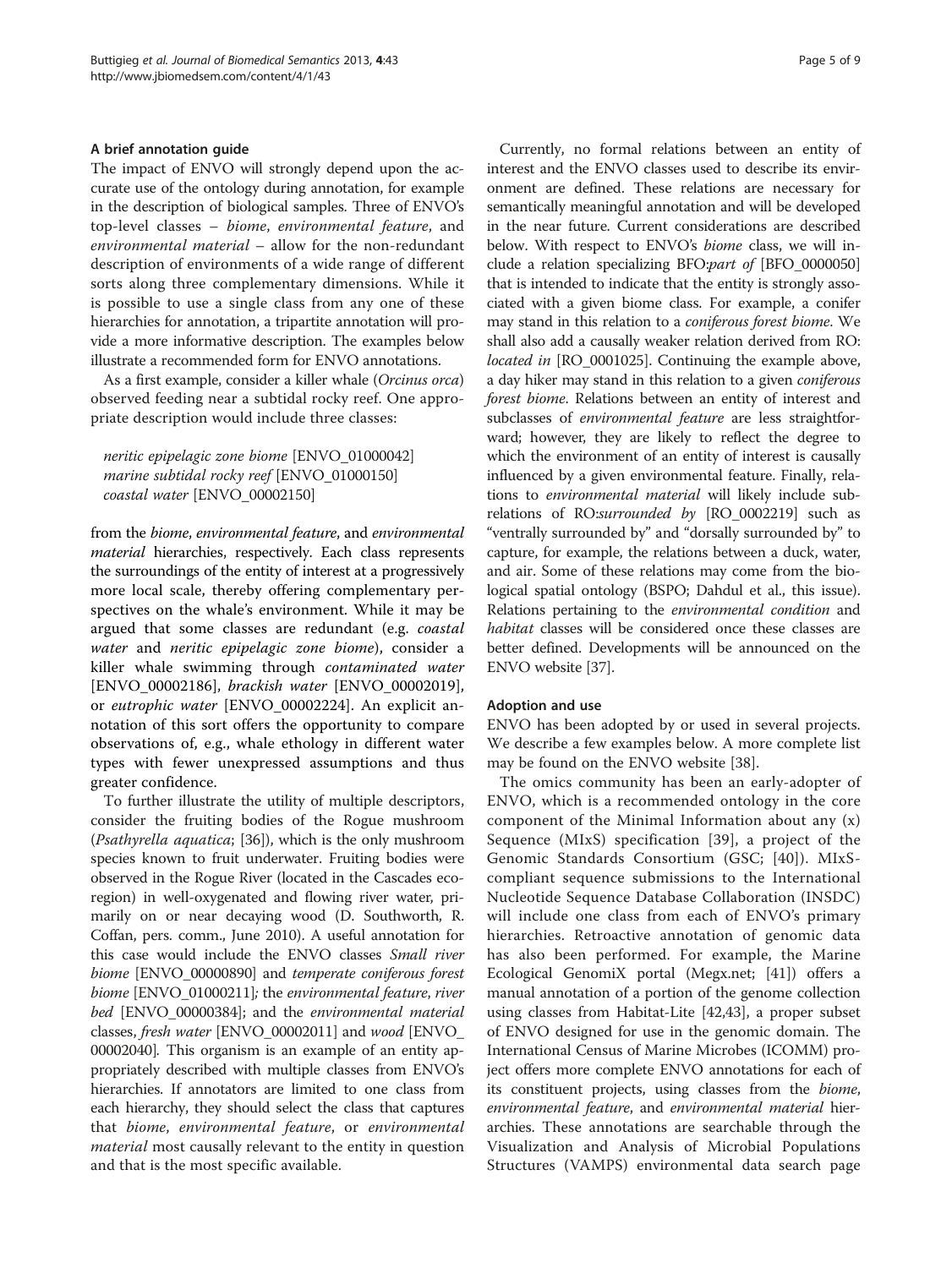[[44\]](#page-7-0). Additionally, the Earth Microbiome Project (EMP; [[45\]](#page-7-0)) is currently employing ENVO classes to annotate thousands of samples from environmentally and biomedically motivated studies (See "EMP Sample Breakdown" [[46](#page-7-0)]). Individual studies have also employed retroactive annotation to help evaluate the distribution of microbes using genomic data (e.g. [[47](#page-7-0)]).

Outside the omics community, StrainInfo [[48,49\]](#page-8-0), a service which indexes and allows searching over numerous microbial culture collections, has used ENVO in its semantic representation of isolation environment [[50](#page-8-0)]. Further, recent interaction with the Environments-EOL initiative [\[51](#page-8-0)], which is utilising text-mining approaches to annotate Encyclopedia of Life (EOL; [\[5](#page-7-0)]) pages with ENVO classes, is providing valuable guidance in ENVO's development. Further, we have worked with the ecoinformatics community to map the environmental descriptors in ENVO to the SPIRE vocabulary [\[52\]](#page-8-0). This allows ecological interaction data mapped to SPIRE to be re-mapped to ENVO. Additionally, ENVO is being used as a standard vocabulary by the Encyclopaedia of Life (EOL) (C. Parr, pers. comm.).

As ENVO annotations become more widely available, databases and data retrieval tools are supporting queries over ENVO classes. For example, the Genomic Metadata for Infectious Agents Database (GEMINA; [[53](#page-8-0)]) supports queries using ENVO classes, and the National Institute for Allergy and Infectious Diseases (NIAID) Bioinformatics Resource Centers (BRCs) use ENVO in formulating metadata pertaining to environmental material [[54](#page-8-0)].

#### Governance and consortium description

Due to its early adoption and use by the metagenomics community, ENVO has been accepted as a project within the framework of the Genomic Standards Consortium led by a small team of core developers [\[55](#page-8-0)]. The core team maintains the ontology while steadily aligning ENVO with the OBO Foundry principles [[17](#page-7-0),[56\]](#page-8-0). This model will support ENVO's use and development while promoting sustainable integration with other OBO ontologies such as the Gene Ontology (GO; [[20](#page-7-0)]), the Phenotypic Quality Ontology (PATO), the multi-organism anatomy ontology (UBERON; [\[57\]](#page-8-0)) and the Chemical Entities of Biological Interest (CHEBI; [\[58\]](#page-8-0)) ontology. The wider ENVO consortium has developed primarily through workshops, meetings, and user engagement. The consortium includes a wide range of participants, including representatives from scientific domains such as biodiversity, biomedicine, microbiology, marine ecology, nutrition, long-term environmental research, and ethnogeography. Details of workshop attendance and contributions are currently hosted on the GSC wiki [\[59\]](#page-8-0) and demonstrate the breadth of engagement in the project. Membership of the consortium is open and we welcome participation

from any discipline with an interest in contextualising environmental data.

# Downloads

ENVO's latest release version is available for download [[60](#page-8-0)]. A file including only ENVO classes (envo-basic.obo) is available as well as files with additional classes from ontologies used to construct logical definitions in ENVO (envo.obo and envo.owl). The ontology is available both in OBO and OWL format. Currently, these formats are semantically equivalent; however, more expressivity may be added to the OWL format in future releases. The version of the ontology described in this manuscript is available from [http://purl.obolibrary.org/obo/envo/releases/2013-09-](http://purl.obolibrary.org/obo/envo/releases/2013-09-24/envo.owl) [24/envo.owl.](http://purl.obolibrary.org/obo/envo/releases/2013-09-24/envo.owl)

# Conclusions & outlook

ENVO is a community-led ontology that supports the representation of environments across and beyond the biological and biomedical domains. While work remains to be done in the definition of ENVO terms and relations as well as in gathering expert input across this large domain, we believe that ENVO offers an approachable and immediately useful resource to support researchers in the annotation of environmental features of their data.

In the near future, we aim to finalise the alignment of ENVO with BFO and add further classes such as 'niche'. An additional goal is the creation of class-instance relations between environments and place names. This will be achieved by linking ENVO with GAZ, a first step towards an open source gazetteer constructed on ontological principles [[61\]](#page-8-0). When linked with ENVO descriptors, GAZ will provide a basis to infer environment from place names and, through this, from other geospatially annotated data. Lastly, continuing outreach activities will focus on supporting initiatives that have expressed an interest in using ENVO (for example EnvDB [\[62\]](#page-8-0)) as well as engaging new users and contributors.

On behalf of the consortium, we invite those interested in contributing to, co-developing, or using ENVO to contact us through the project website [\[63\]](#page-8-0). In particular, we welcome the input of expert ecologists in the definition and resolution of classes such as biome, habitat, and niche and of expert geographers who can help us with the integration of additional terms commonly used when describing environments. Furthermore, we invite domain experts, working with specific environment-types, to contribute their knowledge in the development of the relevant branches of the ontology.

# Methods

ENVO is developed using the OBO-Edit ontology development tool [\[64](#page-8-0)]. This tool allows the creation and maintenance of ontologies in OBO-Format [\[65\]](#page-8-0), which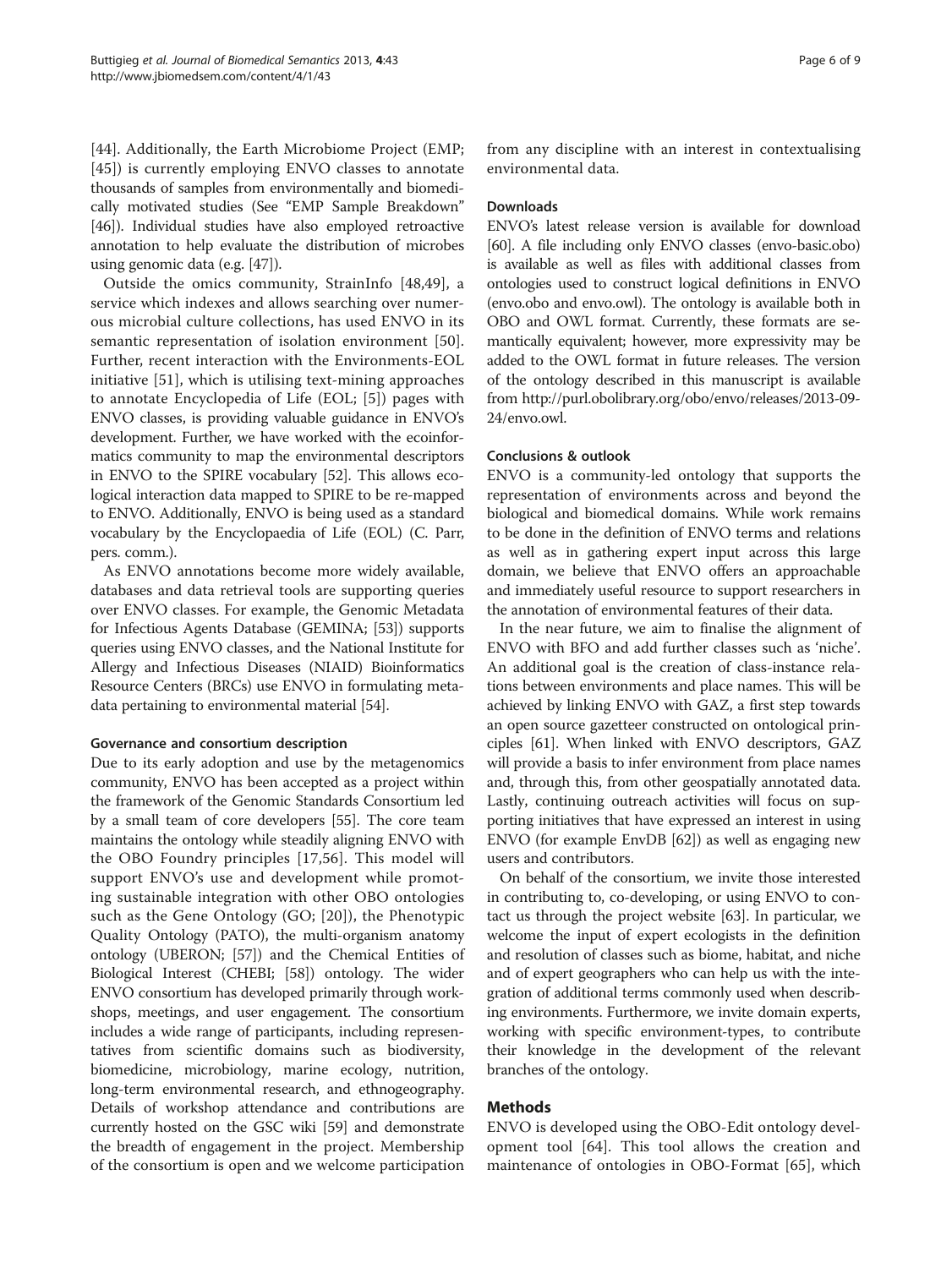<span id="page-6-0"></span>is an alternative syntax for a subset of the Web Ontology Language (OWL).

The ENVO editorial team consults a variety of sources when creating and editing terms, including the ENVO request tracker. The core ontology is maintained in OBO-Format in a subversion repository hosted on Google Code [[22](#page-7-0)]. Each change to the ontology triggers a centralized ontology-based Continuous Integration server (Mungall et al., unpublished) to perform a series of checks<sup>c</sup>. These include lexical checks (for example, ensuring that no two classes have the same unique label) as well as logical checks, executed using the Elk reasoner [[66](#page-8-0)]. We use the Elk reasoner because it is fast, and the current version of ENVO does not currently make use of any OWL constructs that fall outside of the EL++ subset of the OWL language. We use the OBO Ontology Release Tool (OORT; [[67](#page-8-0)]) as a general framework for performing OBO-Format to OWL conversion and execution of reasoner checks.

We also use OORT for building public releases of ENVO. Each public release consists of both OBO Format and OWL versions of the ontology, as well as a number of subsets, including the ENVO-lite subset. Note that currently the OBO and OWL versions of the ontology are semantically identical, but in future we may make use of a wider range of OWL constructs, in which case the OBO version will be a subset of the OWL version. The main public release of ENVO incorporates a subset of classes from external ontologies (CHEBI, PATO) – we also make available a "basic" subset that excludes external ontologies and references to them. For each release, the ontology is pre-classified automatically, using Elk running within the OORT environment. This allows us to leverage external ontologies such as CHEBI.

The current version of the ontology makes use of 127 EquivalentClasses axioms (for example, ENVO\_0002119 'alkaline hot spring' has an equivalence axiom to an OWL construct that is the class intersection of 'hot spring' (ENVO\_0000051) and the existential restriction has\_quality some 'alkaline' (PATO\_0001430). Currently we only have a handful of disjointness axioms in the ontology – we are experimenting with making pairs of classes disjoint and ultimately moving toward jointlyexhaustive pairwise-disjoint class hierarchies.

#### **Endnotes**

<sup>a</sup>Note that we write the URLs identifying ontology classes in an abbreviated form – to obtain the full URL, add the prefix:<http://purl.obolibrary.org/obo/>

**BFO** itself is currently undergoing revision (the draft specification of BFO 2.0 is available at [http://bfo.googlecode.](http://bfo.googlecode.com/svn/trunk/docs/bfo2-reference/BFO2-Reference.docx) [com/svn/trunk/docs/bfo2-reference/BFO2-Reference.docx](http://bfo.googlecode.com/svn/trunk/docs/bfo2-reference/BFO2-Reference.docx)), thus this alignment is work-in-progress.

<sup>c</sup>The system is available at [http://build.berkeleybop.org/](http://build.berkeleybop.org/job/build-envo/) [job/build-envo/](http://build.berkeleybop.org/job/build-envo/)

#### Abbreviations

BGS: British Geographic Survey; BSPO: Biological spatial ontology; CHEBI: Chemical entities of biological interest; ENVO: Environment ontology; EOL: Encyclopedia of life; FTT: Feature type thesaurus; GEMINA: Genomic Metadata for Infectious Agents Database; GCMD: Global change master directory; ICOMM: The International Census of Marine Microbes; INSDC: International Nucleotide Sequence Database Collaboration; MIxS: Minimal information about any (x) sequence; OBI: Ontology for biomedical collections; OBO: Open biological and biomedical ontologies; OORT: OBO ontology release tool; OWL: Web ontology language; PATO: Phenotypic quality ontology; PCO: Population and community ontology; SWEET: Semantic Web for Earth and Environmental Terminology; SERONTO: Socio-Ecological Research and Observation Ontology; USGS: United States Geographic Survey; VAMPS: Visualization and analysis of microbial populations structures.

#### Competing interests

The authors declare that they have no competing interests.

#### Authors' contributions

PLB co-develops and co-leads the ENVO project, with particular focus on the ontology's marine branches, and wrote the manuscript. NM initiated and co-leads the ENVO project, has organised and chaired all of the ENVO workshops, has been the lead editor on early revisions of the ontology, has coordinated outreach of the project collecting user requirements and interacting with key project stakeholders (e.g. GSC, StrainInfo, ENA, EoL). BS was involved in initial creation of ENVO and leads the alignment of ENVO with BFO. CJM co-develops the ontology, is the acting release manager, and coordinates interaction with other ontologies. SEL assisted in the organization of the workshops and co-develops the ontology with focus on cross-links with PATO. All authors read and approved the final manuscript.

#### Acknowledgements

ENVO would not exist were it not for the vision and scientific ideals of Professor Michael Ashburner. He single-handedly initiated this project and through sheer dedication brought proto-ENVO into being. Even in retirement he continues to extend and refine the Gazetteer, which has grown thanks to his efforts to close to three-quarter million place-names. His inspiration provides a beacon guiding us in our efforts to create the environment ontology researchers need. PLB is supported by the European Commission under Grant Agreement n°287589 (MicroB3). NM is supported by the European Commission 7th Framework Programme (FP7) as part of its e-Infrastructures activity (Grant no. 283359) (BioVeL). SEL and CJM were supported by grant HG004838 from the National Human Genome Research Institute for 'An Ontology of Qualities for the Annotation of Biomedical Data', and also by the Director, Office of Science, Office of Basic Energy Sciences, of the U.S. Department of Energy under Contract No. DE-AC02-05CH11231.

#### Author details

<sup>1</sup>HGF-MPG Research Group on Deep-Sea Ecology and Technology, Alfred Wegener Institute, Helmholtz Centre for Polar and Marine Research, Am Handelshafen 12, Bremerhaven 27570, Germany. <sup>2</sup>Genomics Division, Lawrence Berkeley National Laboratory, Berkeley, CA 94720, USA. <sup>3</sup>Department of Philosophy, University at Buffalo, Buffalo, NY 14260-4150 USA. <sup>4</sup> School of Computer Science, The University of Manchester, Oxford Road, Manchester M13 9PL, UK.

#### Received: 15 June 2013 Accepted: 30 November 2013 Published: 11 December 2013

#### References

Rusch DB, Halpern AL, Sutton G, Heidelberg KB, Williamson S, Yooseph S, Wu DY, Eisen JA, Hoffman JM, Remington K, Beeson K, Tran B, Smith H, Baden-tillson H, Stewart C, Thorpe J, Freeman J, Andrews-pfannkoch C, Venter JE, Li K, Kravitz S, Heidelberg JF, Utterback T, Rogers YH, Falcon LI, Souza V, Bonilla-rosso G, Eguiarte LE, Karl DM, Sathyendranath S, et al: The Sorcerer II Global Ocean Sampling expedition: northwest Atlantic through eastern tropical Pacific. PLoS Biol 2007, 5:398–431.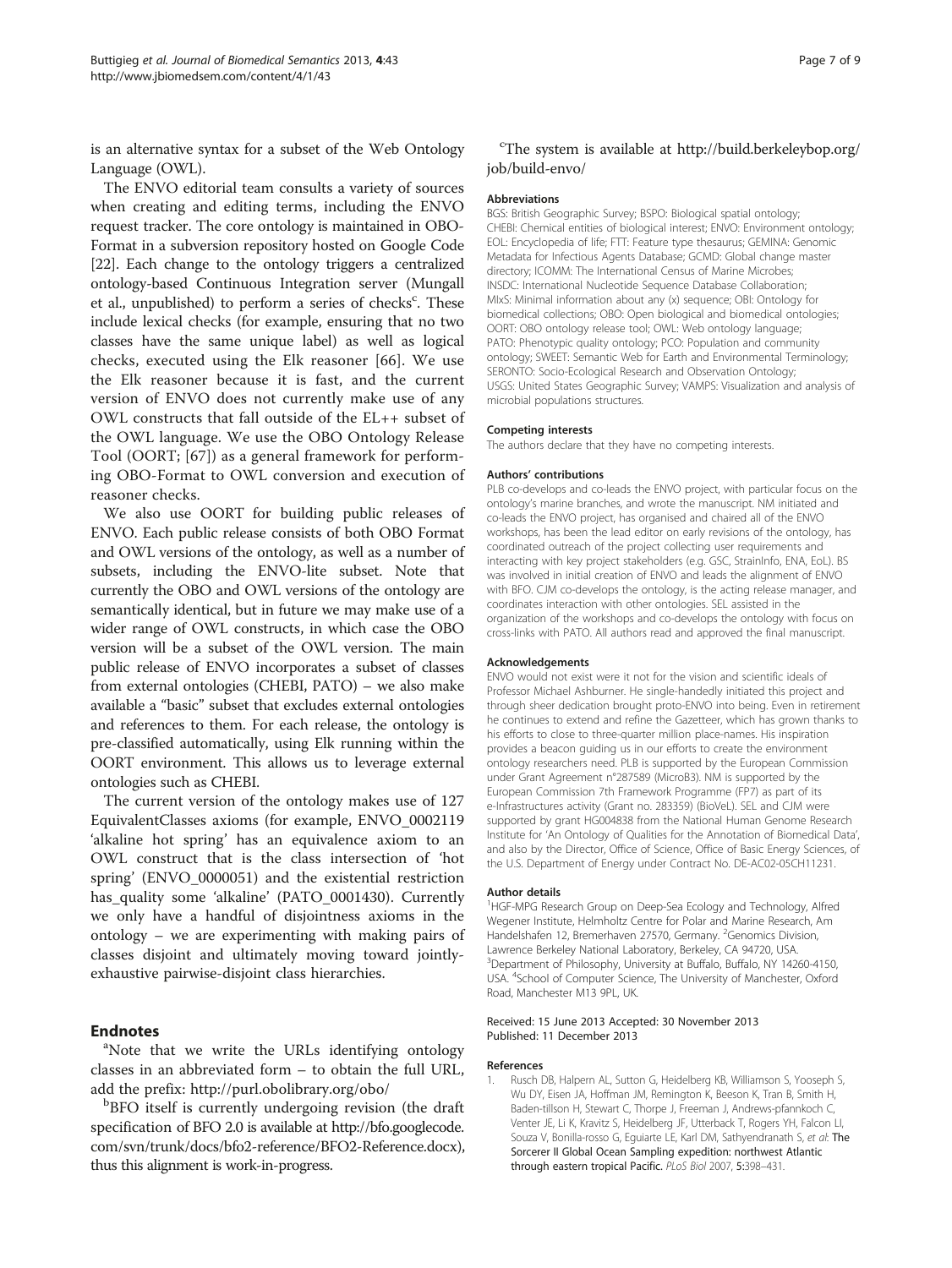- <span id="page-7-0"></span>2. Karsenti E, Acinas SG, Bork P, Bowler C, De Vargas C, Raes J, Sullivan M, Arendt D, Benzoni F, Claverie J-M, Follows M, Gorsky G, Hingamp P, Iudicone D, Jaillon O, Kandels-Lewis S, Krzic U, Not F, Ogata H, Pesant S, Reynaud EG, Sardet C, Sieracki ME, Speich S, Velayoudon D, Weissenbach J, Wincker P: A holistic approach to marine eco-systems biology. PLoS Biol 2011, 9:e1001177.
- 3. Kelling S, Hochachka WM, Fink D, Riedewald M, Caruana R, Ballard G, Hooker G: Data-intensive science: a new paradigm for biodiversity studies. Bioscience 2009, 59:613–620.
- 4. Flemons P, Guralnick R, Krieger J, Ranipeta A, Neufeld D: A web-based GIS tool for exploring the world's biodiversity: The Global Biodiversity Information Facility Mapping and Analysis Portal Application (GBIF-MAPA). Ecol Inform 2007, 2:49–60.
- 5. Wilson EO: The encyclopedia of life. Trends Ecol Evol 2003, 18:77–80.
- 6. Abu-Asab MS, Chaouchi M, Alesci S, Galli S, Laassri M, Cheema AK, Atouf F, VanMeter J, Amri H: Biomarkers in the age of omics: time for a systems biology approach. OMICS 2011, 15:105–112.
- 7. Ley R, Turnbaugh P, Klein S, Gordon J: Microbial ecology: human gut microbes associated with obesity. Nature 2006, 444:1022–1023.
- Knox SS: From "omics" to complex disease: a systems biology approach to gene-environment interactions in cancer. Cancer Cell Internat 2010, 10:11.
- 9. The Human Microbiome Project Consortium: Structure, function and diversity of the healthy human microbiome. Nature 2012, 486:207–214.
- 10. Eisenberg JNS, Desai MA, Levy K, Bates SJ, Liang S, Naumoff K, Scott JC: Environmental determinants of infectious disease: a framework for tracking causal links and guiding public health research. Environ Health Perspect 2007, 115:1216–1223.
- 11. Bengtsson L, Lu X, Thorson A, Garfield R, Von Schreeb J: Improved response to disasters and outbreaks by tracking population movements with mobile phone network data: a post-earthquake geospatial study in Haiti. PLoS Med 2011, 8:e1001083.
- 12. Field D: Working together to put molecules on the map. Nature 2008, 453:978.
- 13. Raskin R, Pan M: Knowledge representation in the semantic web for Earth and environmental terminology (SWEET). Comput Geosci 2005, 31:1119–1125.
- 14. Olsen LM, Major G, Shein K, Scialdone J, Ritz S, Stevens T, Morahan M, Aleman A, Vogel R, Leicester S, Weir H, Meaux M, Grebas S, Solomon C, Holland M, Northcutt T, Restrepo RA, Bilodeau R: NASA/Global Change Master Directory (GCMD) Earth Science Keywords. 2013. Version 8.0.0.0.0.
- 15. Reimerink A, León-Araúz P, Magaña P: Ecolexicon: an environmental tkb. Valletta: Proceedings of the International Conference on Language Resources and Evaluation (LREC 2010); 2010.
- 16. van Der Werf D, Adamescu M, Ayromlou M, Bertrand N, Borovec J, Boussard H, Cazacu C, Van Daele T, Datcu S, Frenzel M, Hammen V, Karasti H, Kertesz M, Kuitunen P, Lane M, Lieskovsky J, Magagna B, Peterseil J, Rennie S, Schentz H, Schleidt K, Tuominen L: SERONTO: a Socio-Ecological Research and Observation oNTOlogy. In Proceedings of TDWG. Freemantle, Australia; 2008.
- 17. Smith B, Ashburner M, Rosse C, Bard J, Bug W, Ceusters W, Goldberg LJ, Eilbeck K, Ireland A, Mungall CJ, Leontis N, Rocca-Serra P, Ruttenberg A, Sansone S-A, Scheuermann RH, Shah N, Whetzel PL, Lewis S: The OBO Foundry: coordinated evolution of ontologies to support biomedical data integration. Nat Biotechnol 2007, 25:1251–1255.
- 18. The Open Biomedical and Biological Ontologies Foundry. <http://obofoundry.org>.
- 19. Basic Formal Ontology 2.0: Draft Specification and User's Guide. [http://bfo.googlecode.com/svn/trunk/docs/bfo2-reference/BFO2-Reference.docx.](http://bfo.googlecode.com/svn/trunk/docs/bfo2-reference/BFO2-Reference.docx)
- 20. Ashburner M, Ball CA, Blake JA, Botstein D, Butler H, Cherry JM, Davis AP, Dolinski K, Dwight SS, Eppig JT, Harris MA, Hill DP, Issel-Tarver L, Kasarskis A, Lewis S, Matese JC, Richardson JE, Ringwald M, Rubin GM, Sherlock G: Gene ontology: tool for the unification of biology. The gene ontology consortium. Nat Genet 2000, 25:25–29.
- 21. Laforest BJ, Winegardner AK, Zaheer OA, Jeffery NW, Boyle EE, Adamowicz SJ: Insights into biodiversity sampling strategies for freshwater microinvertebrate faunas through bioblitz campaigns and DNA barcoding. BMC Ecology 2013, 13:13.
- 22. The Environment Ontology Code Repository. [http://code.google.com/p/envo/.](http://code.google.com/p/envo/)
- 23. Bittner T: From top-level to domain ontologies : Ecosystem classifications as a case study, COSIT'07 Proceedings of the 8th international conference on

Spatial information theory, Volume i. Berlin, Heidelberg: Springer-Verlag; 2007:61–77.

- 24. Bennett B: Foundations for an Ontology of Environment and Habitat. In Formal Ontology in Information Systems, Proceedings of the Sixth International Conference (FOIS-2010). Edited by Galton A, Mizoguchi R. Amsterdam: IOS Press; 2010:31–44.
- 25. Marino B, Odum H: Biosphere 2. Introduction and research progress. Ecol Eng 1999, 13:3–14.
- 26. The Biosphere 2 Website. [http://www.b2science.org/.](http://www.b2science.org/)
- 27. Holt RD: Bringing the Hutchinsonian niche into the 21st century: ecological and evolutionary perspectives. Proc Natl Acad Sci USA 2009, 106(Suppl):19659–19665.
- 28. Smith B, Varzi AC: The Niche. Nous 1999, 33:198–222.
- 29. Olson DM, Dinerstein E, Wikramanayake ED, Burgess ND, Powell GVN, Underwood EC, D'amico JA, Itoua I, Strand HE, Morrison JC, Loucks CJ, Allnutt TF, Ricketts TH, Kura Y, Lamoreux JF, Wettengel WW, Hedao P, Kassem KR: Terrestrial ecoregions of the world: a new map of life on earth. BioScience 2001, 51:933.
- 30. Ellis EC, Ramankutty N: Putting people in the map: anthropogenic biomes of the world. Front Ecol Environ 2008, 6:439–447.
- 31. Ellis EC, Klein Goldewijk K, Siebert S, Lightman D, Ramankutty N: Anthropogenic transformation of the biomes, 1700 to 2000. Glob Ecol Biogeogr 2010, 19:589–606.
- 32. Frew J, Freeston M, Freitas N, Hill L, Janée G, Lovette K, Nideffer R, Smith T, Zheng Q: The Alexandria Digital Library architecture. Int J Digit Libr 2000,  $2.259 - 268$
- 33. The Alexandria Digital Library Feature Type Thesaurus. <http://www.alexandria.ucsb.edu/gazetteer//FeatureTypes/FTT2HTM/>.
- The GeoNames Geographical Database. [http://www.geonames.org/.](http://www.geonames.org/)
- 35. The Environment Ontology Issue Tracker. [https://code.google.com/p/](https://code.google.com/p/envo/issues/list) [envo/issues/list.](https://code.google.com/p/envo/issues/list)
- 36. Frank JL, Coffan RA, Southworth D: Aquatic gilled mushrooms: Psathyrella fruiting in the Rogue River in southern Oregon. Mycologia 2009, 102:93–107.
- 37. The Environment Ontology Annotation Guidelines. [www.environmentontology.org/annotation-guidelines](http://www.environmentontology.org/annotation-guidelines).
- 38. The environment ontology user list. [http://www.environmentontology.](http://www.environmentontology.org/users) [org/users](http://www.environmentontology.org/users).
- 39. Yilmaz P, Kottmann R, Field D, Knight R, Cole JR, Amaral-Zettler L, Gilbert JA, Karsch-Mizrachi I, Johnston A, Cochrane G, Vaughan R, Hunter C, Park J, Morrison N, Rocca-Serra P, Sterk P, Arumugam M, Bailey M, Baumgartner L, Birren BW, Blaser MJ, Bonazzi V, Booth T, Bork P, Bushman FD, Buttigieg PL, Chain PSG, Charlson E, Costello EK, Huot-Creasy H, et al: Minimum information about a marker gene sequence (MIMARKS) and minimum information about any (x) sequence (MIxS) specifications. Nat Biotechnol 2011, 29:415–420.
- 40. Field D, Amaral-Zettler L, Cochrane G, Cole JR, Dawyndt P, Garrity GM, Gilbert J, Glöckner FO, Hirschman L, Karsch-Mizrachi I, Klenk H-P, Knight R, Kottmann R, Kyrpides N, Meyer F, San Gil I, Sansone S-A, Schriml LM, Sterk P, Tatusova T, Ussery DW, White O, Wooley J: The Genomic Standards Consortium. PLoS Biol 2011, 9:e1001088.
- 41. Kottmann R, Kostadinov I, Duhaime MB, Buttigieg PL, Yilmaz P, Hankeln W, Waldmann J, Glöckner FO: Megx.net: integrated database resource for marine ecological genomics. Nucleic Acids Res 2010, 38(Database issue): D391–D395.
- 42. Hirschman L, Clark C, Cohen KB, Mardis S, Luciano J, Kottmann R, Cole J, Markowitz V, Kyrpides N, Morrison N: Habitat-Lite: a GSC case study based on free text terms for environmental metadata. OMICS 2008, 12:129–136.
- 43. An ENVO-lite Annotation of Microbial Genome Projects. Available through [Megx.net](http://megx.net).
- 44. The Visualization and Analysis of Microbial Populations Structures (VAMPS) Environmental Data Search Page. [http://vamps.mbl.edu/portals/](http://vamps.mbl.edu/portals/icomm/subsets/) [icomm/subsets/](http://vamps.mbl.edu/portals/icomm/subsets/).
- 45. Gilbert JA, Bailey M, Field D, Fierer N, Fuhrman JA, Hu B, Jansson J, Knight R, Kowalchuk GA, Kyrpides NC, Meyer F, Stevens R, The Earth Microbiome Project: The Meeting Report for the 1st International Earth Microbiome Project Conference, Shenzhen, China, June 13th-15th 2011. Stand Genomic Sci 2011, 5:243-247.
- 46. The Earth Microbiome Project Sample Breakdown. [http://www.microbio.](http://www.microbio.me/emp/) [me/emp/.](http://www.microbio.me/emp/)
- 47. Chaffron S, Rehrauer H, Pernthaler J, Von Mering C: A global network of coexisting microbes from environmental and whole-genome sequence data. Genome Res 2010, 20:947–959.